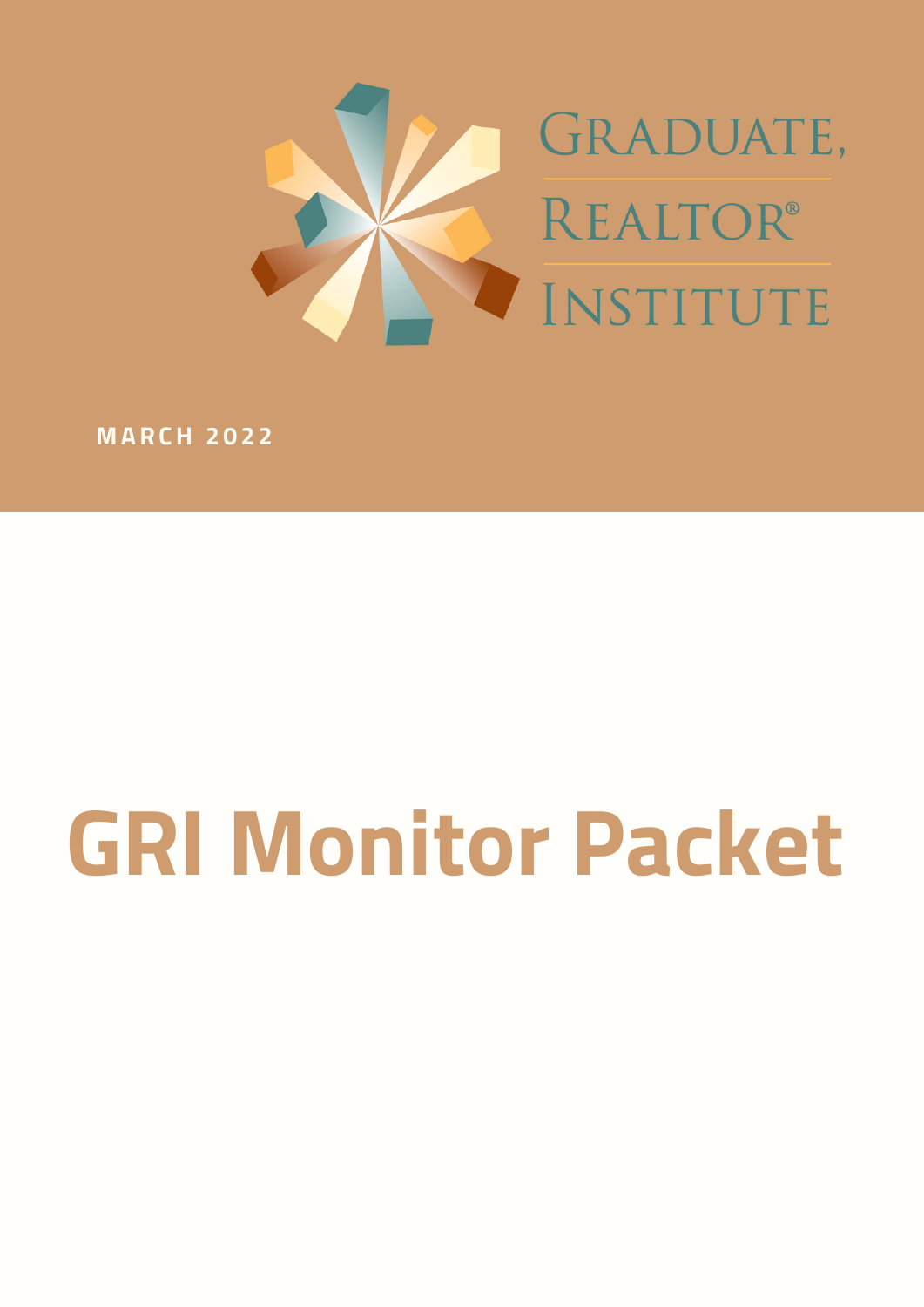# **GRI CLASS MONITOR RESPONSIBILITIES & DUTIES**

**Thank you for volunteering to monitor our upcoming GRI class and agreeing to be a representative of the Arizona REALTORS® school. You are an INTEGRAL component of the success of the class and the student learning experience.**

### **Monitor Responsibilities:**

- Ensure ADRE continuing education requirements are met (attendance, signatures on sign-in/out sheet, and the attentiveness/participation of the students in the class).
- Comply with the Arizona REALTORS<sup>®</sup> (AZR) school policies.
- Provide feedback to AZR regarding the class content and instructor performance.
- Assist instructors as needed, during class.
- Monitor Zoom platform performance (live streaming classes).
- Note: In addition, your local association may ask you to assist with additional duties.

**Monitors shall never have physical contact with students nor participate in confrontational discussions. If a school policy occurs, the monitor should merely advise the student of the violation, make note of it on the monitor evaluation form, and refer the student to the local association staff or AZR for clarification and/or appropriate action.**

### **As a monitor, you must COMMIT to:**

- $\checkmark$  Arriving at the local association a 1/2 hour before the class begins.
- $\checkmark$  Communicating promptly with the local association staff and/or instructor if any issues arise with students.
- $\checkmark$  Monitoring student attention/participation (no phone use during class).
- $\checkmark$  Keeping side conversations among the students to a minimum (In a live streaming class, we may not physically be in your classroom, but we hear and see everything).
- $\checkmark$  Student technology monitoring (no phone use during class, and no web surfing on laptops).
- $\checkmark$  Making sure students return promptly from all breaks. (helpful to announce a 2 minute warning to the students).
- $\checkmark$  Circulating the sign-in sheet once at the start of class, and again at the end of class.
- $\checkmark$  Turning in the completed sign in sheet, monitor evaluation form, and any additional instructor handouts to the association staff person.

## **As a live streaming class monitor, you must also COMMIT to:**

- $\checkmark$  Participating in the Zoom platform sound check with the laptop you will be using (this must be done during the 8:15 AV sound check and 12:15 AV sound check).
- $\checkmark$  Making sure the Zoom program is the only program open on the monitor laptop.
- $\checkmark$  Keeping the Zoom chat box open at all times (to ensure open communication between us and you).
- $\checkmark$  Communicating promptly with the AAR admin via chat if problems arise with students/AV, OR if the instructor does not see a student's hand raised in your classroom.
- $\checkmark$  Immediately alerting the AAR admin and the local association staff member if you run into any technical issues at any time.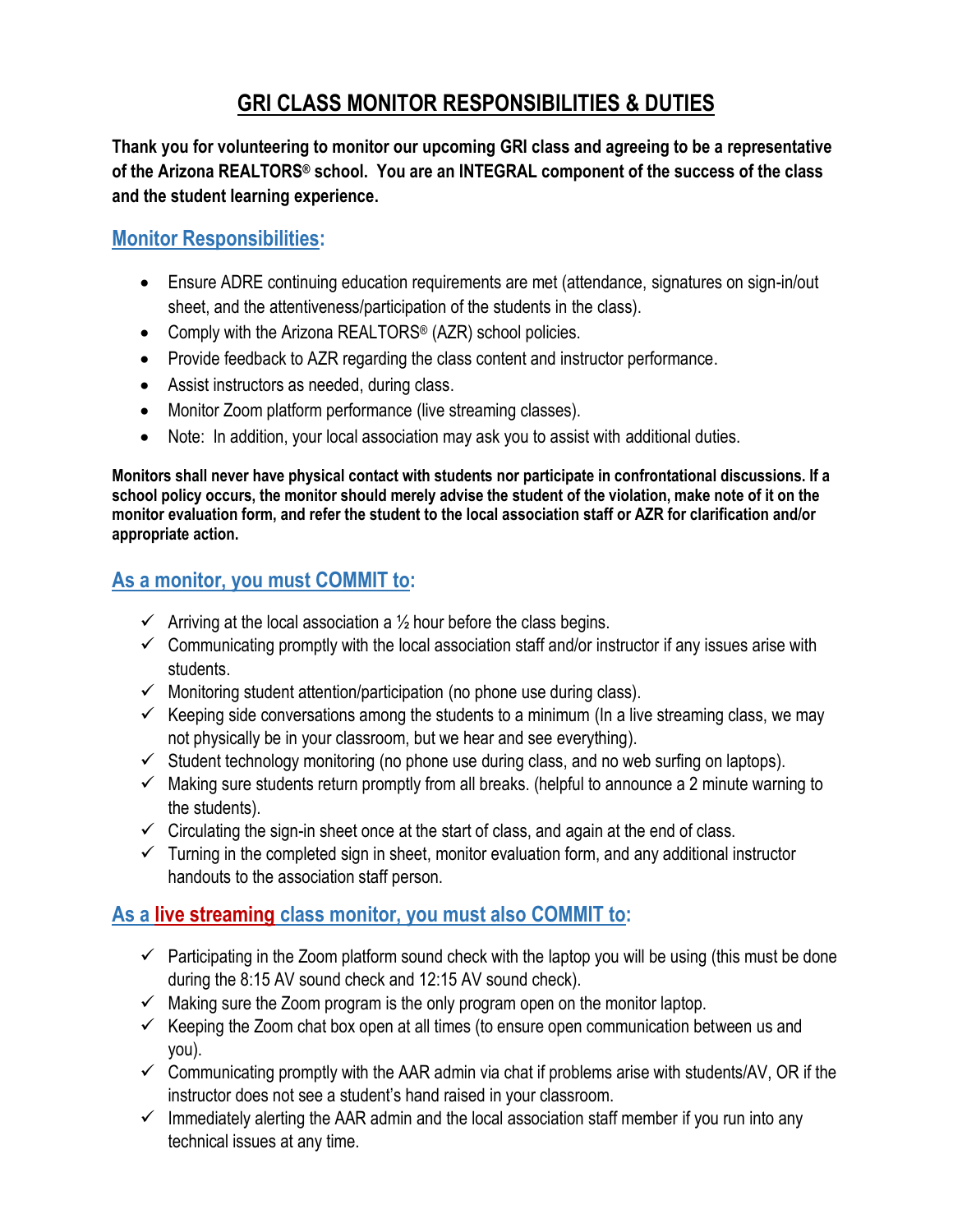## **Live Streaming Class Day of Monitor Duties:**

#### **If you are not using an association-provided laptop:**

- $\checkmark$  Please bring your own laptop to class.
- $\checkmark$  Disable your laptop's microphone before joining the class (instructions below). If this step is not done, your device's mic will interfere with the classroom mic, causing feedback. **Do not simply "shut-off" the audio once you are in the Zoom platform.**

#### **How to join the class on your device:**

- $\checkmark$  A couple of days prior to class, a link will be emailed to both you and the Association staff person. If it is a 3-hour class, two separate links will be included in the email.
- $\leftarrow$  On the morning of the class, click on the link in the email.

#### **How to disable the microphone on a computer or laptop:**

- 1. Open the start menu on your computer
- 2. Select the "Control Panel" option
- 3. Click on "Sound"
- 4. Click on "Recording"
- 5. Select the microphone listed, right click, and select "Disable"
- 6. Select "OK"

#### **How to disable the speakers on a computer or laptop:**

- 1. Open the start menu on your computer
- 2. Select the "Control Panel" option
- 3. Click on "Sound"
- 4. Click on "Playback"
- 5. Select the speakers listed, right click, and select "Disable"
- 6. Select "OK"

#### **Audio/Visual Testing:**

On the day of class, AZR staff will perform an A/V test with each participating location and monitor at 8:15 a.m. (morning class) and 12:15 p.m. (afternoon class).

Once the A/V check is complete, the AZR class administrator will mute the host classroom and remote classrooms until the start of the class. The AZR class administrator will unmute the host classroom once the instructor starts the presentation.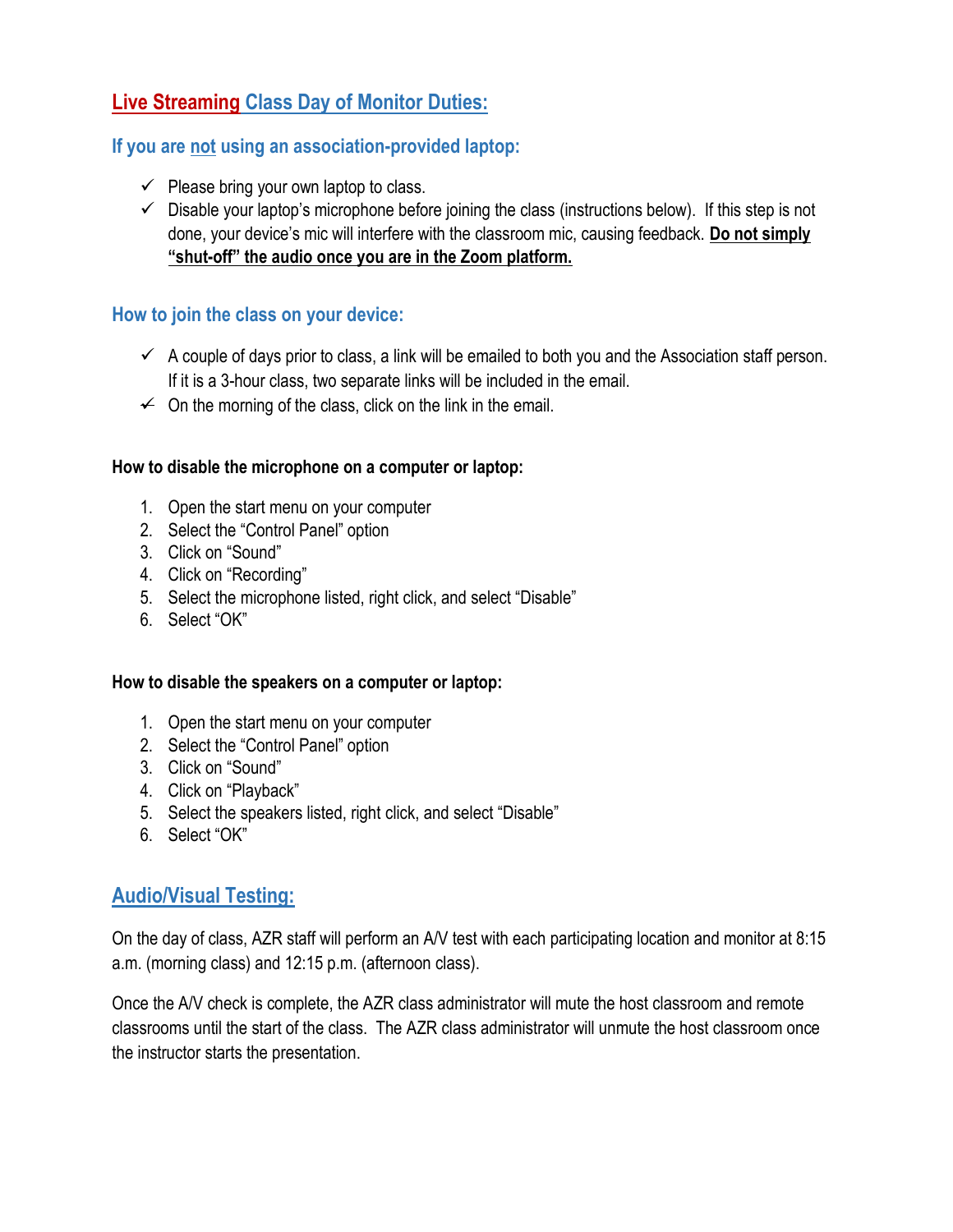## **During the class:**

- $\checkmark$  Position yourself in the back of the classroom so you can see all of the students.
- $\checkmark$  Set your laptop to view only your classroom location (so you can see a front view of your students)
- $\checkmark$  Do not (nor allow anyone to) touch the volume on the classroom microphone or speakers.

**Student questions:** when a student has a question, they should raise their hand. The AZR administrator and instructors will call on them as soon as they can.

**Technical issues:** The chat feature in the Zoom program gives the classroom monitor the ability to send instant messages to the AZR administrator. The chat feature should be used if there is a technical issue. Monitors should also notify the local association staff immediately of any technical issues

### **Monitor Seating:**





**DON'T:** Sit directly behind the students to efficiently monitor laptop and cell phone activity.

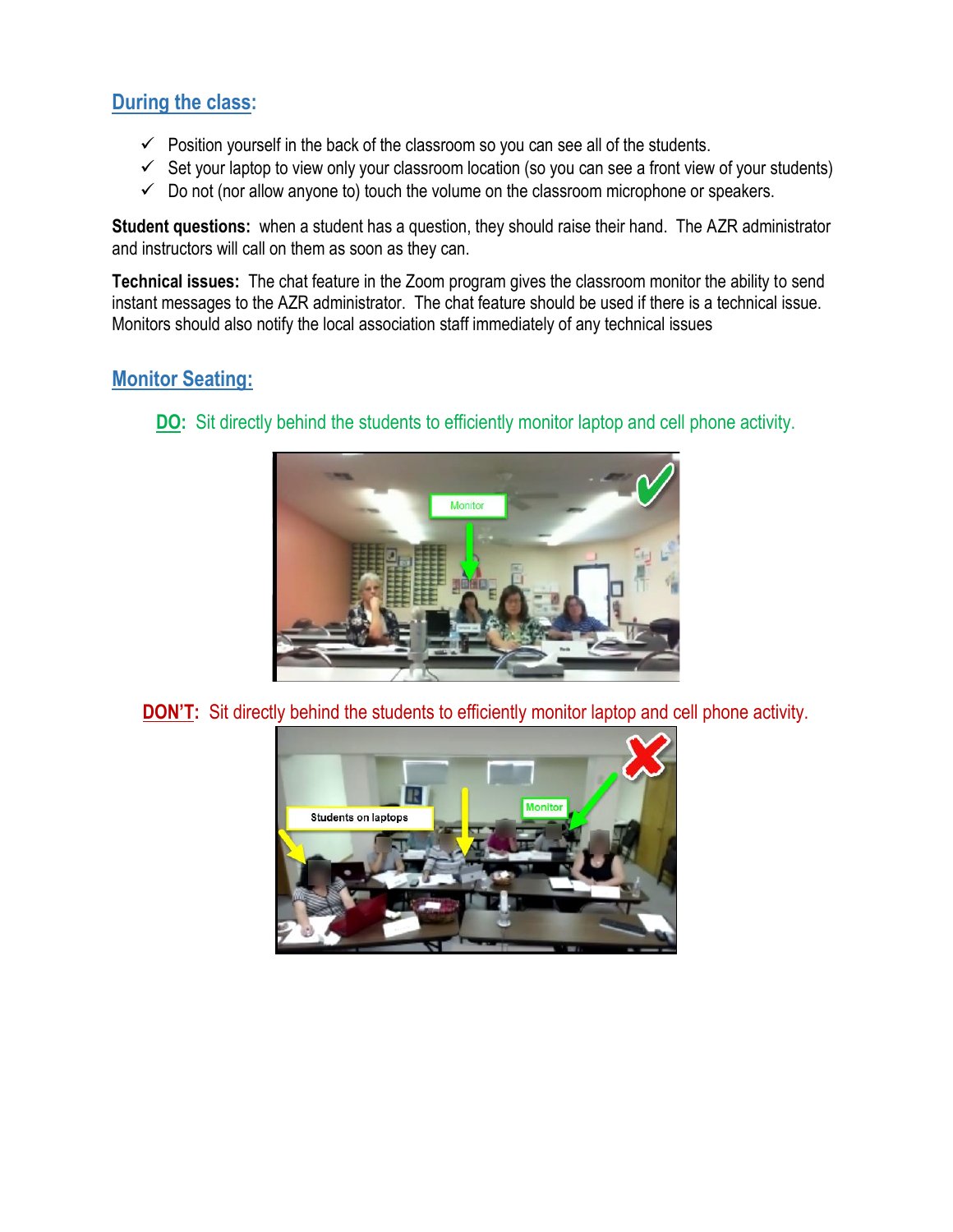## **Monitor Duties Day of Class:**

- **In a live class**, introduce yourself to the instructor(s) and let them know you will be monitoring the class. Check with the instructor to see what type of assistance he/she may need from you*.*
- Find out from the instructor:
	- How they want to handle breaks: pre-arranged or spontaneous?
	- Does the instructor want you to signal him/her when it is break time?
	- Who will do the introductory remarks and instructor introduction**?**
- Talk to the instructor during breaks if you hear students express concerns regarding the instructor or the curriculum. This will give the instructor an opportunity to make changes.
- One of your responsibilities is coordinating the comfort and wellbeing of the students and instructors. Please check with the instructor and association staff prior to the start of class to find out how they might prefer you to handle the following:
	- disruptive students
	- student phone issues
	- hecklers
	- air temperature
- Circulate the sign-in sheet, once in the **AM** and once in the **PM** at the end of each day of the class. If a student is taking the class for **continuing education only,** please mark this next to their printed name on the sign-in sheet. The **"time-in – time-out" on the sign-in sheet does not need to be used unless there is a specific attendance issue. If a student is late, write the time they arrived in this box and have the student initial it.**
- Make sure students return promptly from all breaks. A bell or buzzer helps everyone return promptly. You are not a drill sergeant but don't take your responsibilities lightly.

## **Evaluations & Exams:**

- **Remind the students that the evaluation & exam is completed online, and they need to complete it within 72 hours following the last day of the class falls. The directions on how to access the evaluation/exam links is in the front of each student workbook.** Note: MONITORS: Do not fill out the online instructor evaluation – you only need to fill out the Monitor Evaluation.
- Make sure the completed Monitor Evaluation & sign-in sheets are given to your association staff person at the end of the class. If you have any unusual circumstances or if someone is ill and must leave, please write up the circumstance and give to the staff person.
- Remind those who are completing their last class to fill out the GRI Requirements & Last Class form and turn in to you at the end of the class. They can also email it to Brittni Matt  $\omega$ [BrittniMatt@aaronline.com.](mailto:BrittniMatt@aaronline.com)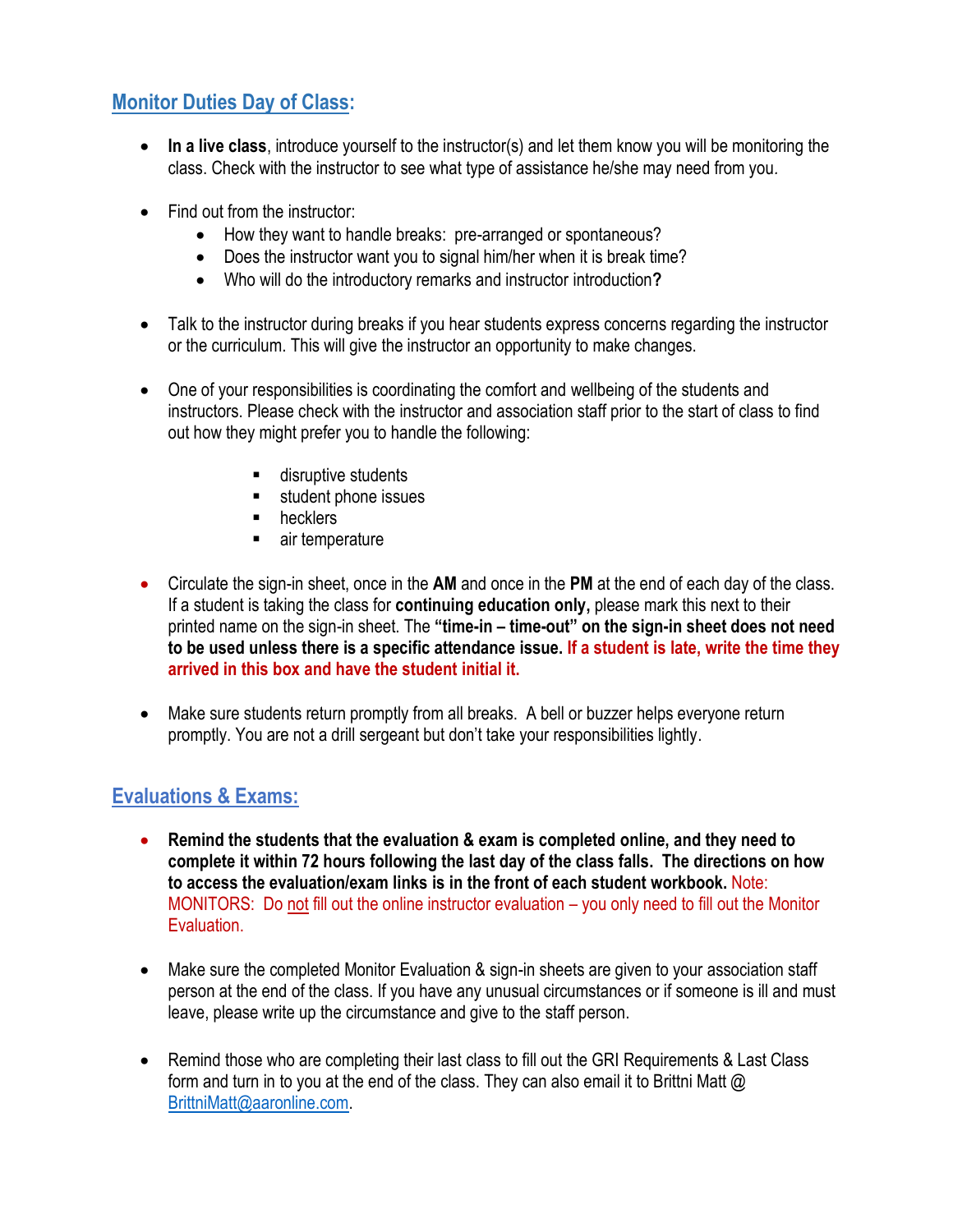## **STUDENT ATTENDANCE POLICY**

Promptness as well as classroom attendance is expected. If for some reason a student must miss a portion of the class instruction, they are only allowed to miss a total of 10 minutes for a 1-day course and 20 minutes for a 2-day course. After that, they will jeopardize both GRI credit and ADRE continuing education credit for the course. If a student disagrees, let them know they should contact AZR staff immediately to explain their tardiness - **this will not guarantee they will receive GRI/CE credit for the course.**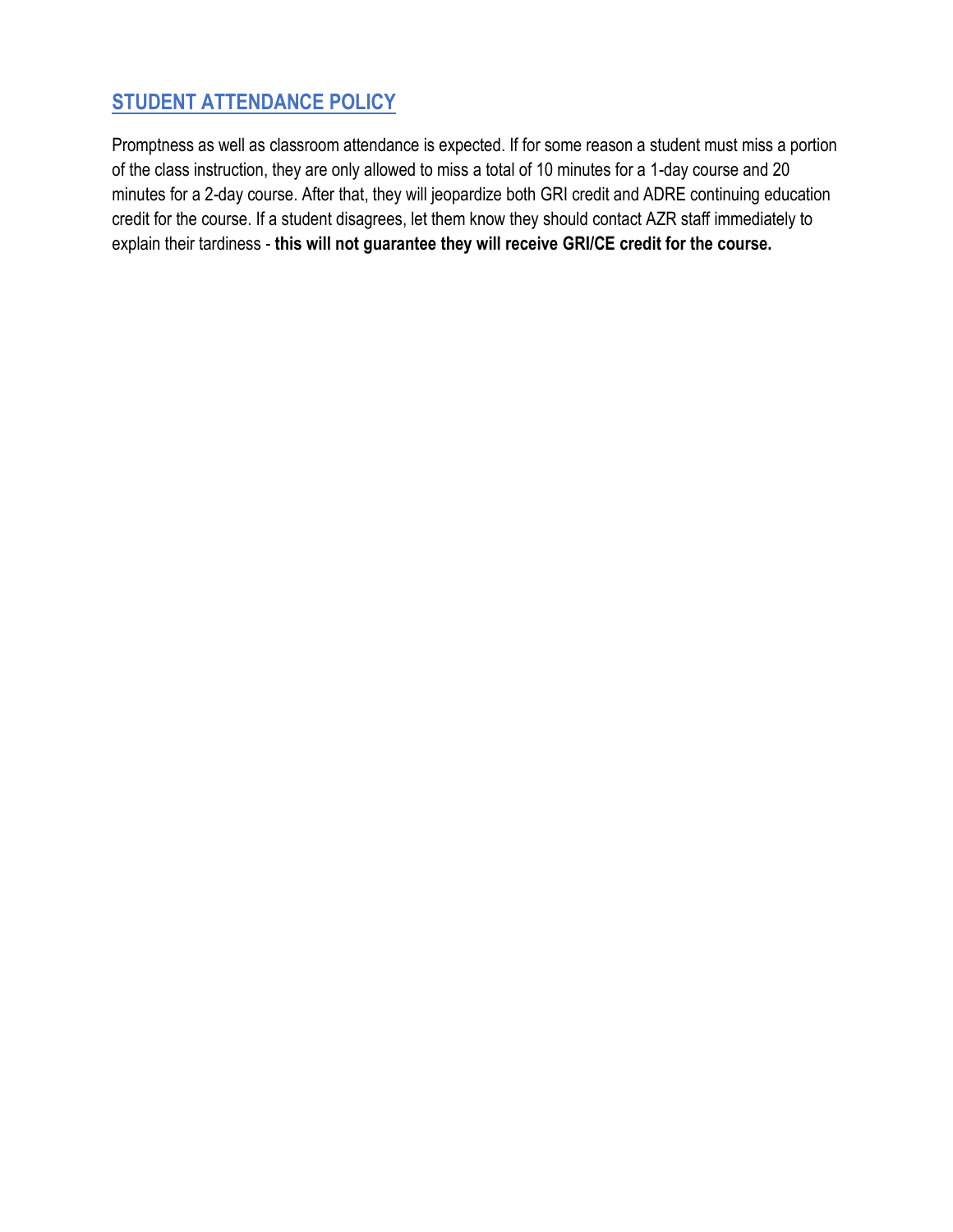## **OPTIONAL MONITOR SCRIPT & COMMENTS**

Good morning, my name is  $\sim$ 

Please silence all your electronic devices.

There will be adequate breaks scheduled this morning for you to return phone calls.

Laptops are permitted for class resource use ONLY. Anyone using their laptop for other purposes will be instructed to turn it off.

Students who are disruptive in class will be asked to leave.

It is our hope that these courses will whet your appetite and lead you to explore unfamiliar areas in real estate.

Raise your hand if this is your last class. (Please be sure to fill out and turn in a Designation Last Class Form)

Raise your hand if this is first class? **Welcome!**Let's give them a round of applause for making the commitment to earn their GRI.

The sign-in sheet will be passed around this morning and again at the end of class. Be sure to sign in right away. If any of your information is incorrect, please contact your local association to make those corrections.

It is very important to the GRI Workgroup and AZR to obtain evaluations and comments from students regarding the instructors' presentations. Within 72 hours after completing the class, go to [www.AZGRI.com.](http://www.azgri.com/) Click on "My GRI" and select the link for your class. (Please make sure you are filling out the correct survey). You will be directed to the online open book exam immediately following the survey. After you have finished the exam, your score will be displayed on your screen and a results report will be sent to AZR. Please print your test score and keep it for your records.

Just a reminder, GRI exams require a 70% passing grade. Your grade will reflect in your GRI record within 10 business days.

The restrooms are located:  $\blacksquare$ 

We will have minute breaks this morning and this afternoon. There is for lunch.

As with every c/e class, please be sure to return to class on time - tardiness may jeopardize receipt of both your continuing education hours AND GRI credit for this class.

If you have any questions or concerns, I will be sitting: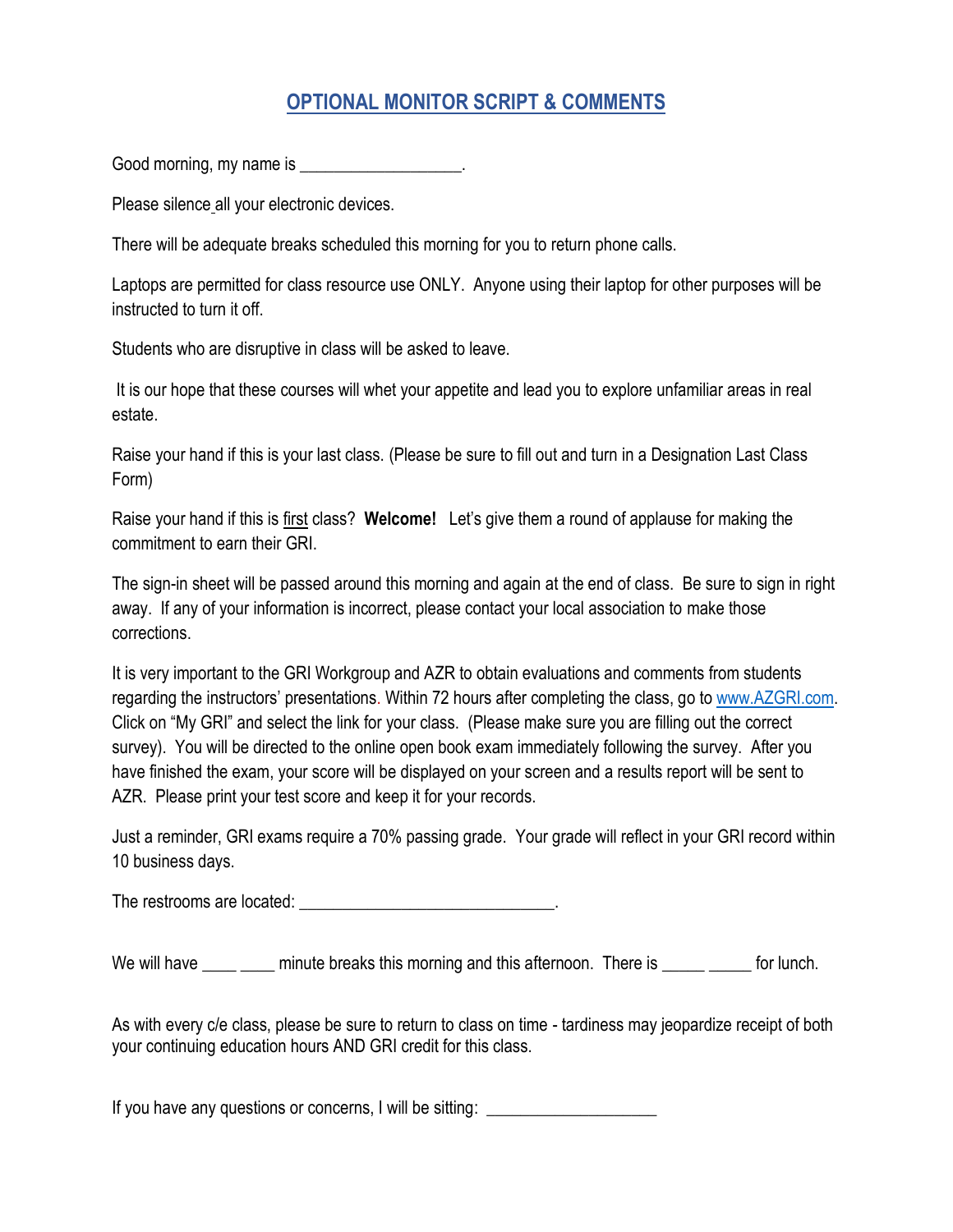## **MONITOR HELPFUL HINTS**

#### **HAD A HARD TIME GETTING STUDENTS BACK IN CLASS AFTER EACH BREAK**

Perhaps have longer breaks, but fewer in number. Check with your instructor to adjusting the break times. It is recommended that you have a bell or buzzer that can be used to get the students back in class.

#### **CLASS STARTED LATE DUE TO LENGTH OF REGISTRATION**

It is recommended that the names on your registration list be in alphabetical order. Students do not need to sign in at registration, just check their names off and give them their badge.

#### **A STUDENT CAME INTO CLASS LATE**

Advise student that they can still take the course if they wish, but it is not guaranteed they will get credit for it. **Instructors, monitors, and providers cannot make exceptions to the attendance policy.**

#### **STUDENT TELLS YOU THIS IS THEIR LAST CLASS. WHAT DO YOU DO?**

Students need to fill out a GRI Last Class Form and either give it to you or send it directly to AZR.

#### **COMPLAINTS FROM THE STUDENTS ABOUT THE INSTRUCTOR**

Talk to the instructor during the break and advise of the complaints. Perhaps the problem can be fixed before it gets out of hand.

#### **OTHER HELPFUL NOTES**

Please make sure you sign the sign-in sheets at the bottom of each page (required).

Please distribute course schedule for current year to each student or have it as a handout.

If a student arrives after instruction has begun OR is absent beyond the allowed break time, inform student of attendance guidelines and of appropriate action. They should be given the chance – if they wish- to remain in class for the remainder of the day. They can submit a written appeal to the AZR with the understanding that AZR will not violate the rules. Association staff should then note any such lateness (with time absent) on the roster submitted to AZR after the course.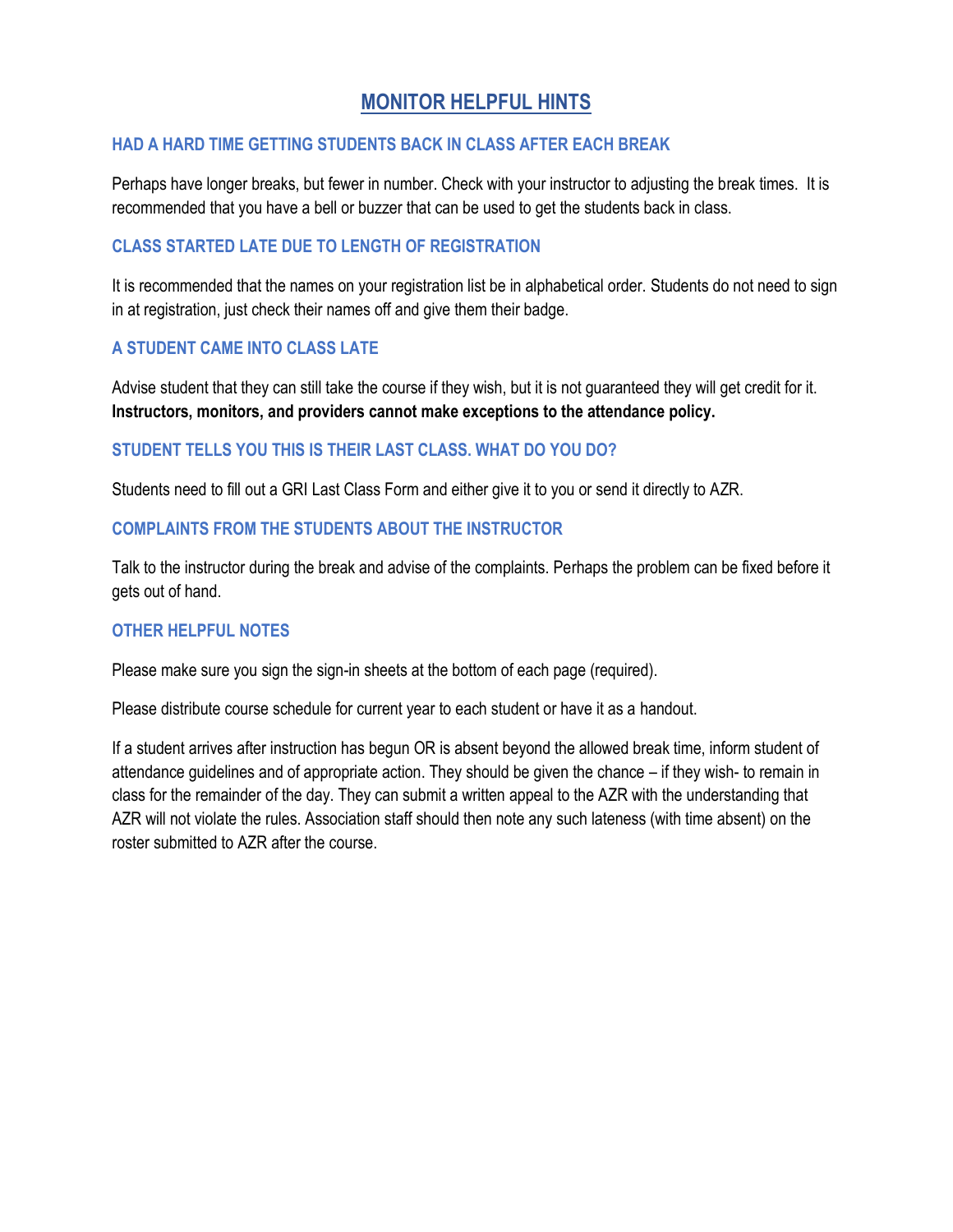# **Arizona Association of REALTORS®**

## *LIVE CLASS GRI MONITOR EVALUATION*

|                                                                                   | Your feedback in very important to the evaluation process of the live stream and GRI programs. You<br>are AAR's eyes and ears in this class! Please provide complete and HONEST feedback. |
|-----------------------------------------------------------------------------------|-------------------------------------------------------------------------------------------------------------------------------------------------------------------------------------------|
|                                                                                   |                                                                                                                                                                                           |
|                                                                                   | <b>Total # of classes you have monitored previously:</b> $\Box$ first one $\Box$ less than 10 $\Box$ more than 10                                                                         |
|                                                                                   | What time did you arrive onsite? What time did the <b>instructor</b> arrive?                                                                                                              |
|                                                                                   | Did you receive a monitor packet? __________ Were any students late: __________                                                                                                           |
|                                                                                   |                                                                                                                                                                                           |
| What time did the instructor start the presentation: ____________________________ |                                                                                                                                                                                           |
| What time did the instructor end the presentation:                                |                                                                                                                                                                                           |
|                                                                                   | <u> 1989 - Johann John Stone, market fan de ferskearre fan de ferskearre fan de ferskearre fan de ferskearre fan</u>                                                                      |
| <b>Class Attendance Verification:</b>                                             |                                                                                                                                                                                           |
| Day 1: Head count at 9:00 a.m.                                                    | Head count at $1:00$ p.m.                                                                                                                                                                 |
| Day 2: Head count at $9:00$ a.m.                                                  | Head count at $1:00$ p.m.                                                                                                                                                                 |
|                                                                                   | If head count number was different from the morning to the afternoon, why?<br>,我们也不能在这里的时候,我们也不能在这里的时候,我们也不能会在这里的时候,我们也不能会在这里的时候,我们也不能会在这里的时候,我们也不能会在这里的时候,我们也不                           |
|                                                                                   | What is your overall opinion of the class and instructor? _______________________                                                                                                         |
| From your perspective, what was the students' reaction to the instructor?         |                                                                                                                                                                                           |
|                                                                                   |                                                                                                                                                                                           |
|                                                                                   |                                                                                                                                                                                           |
|                                                                                   |                                                                                                                                                                                           |

**How did the instructor review for the exam: \_\_\_\_\_\_\_\_\_\_\_\_\_\_\_\_\_\_\_\_\_\_\_\_\_\_\_\_\_\_\_\_\_\_\_\_\_\_\_\_\_**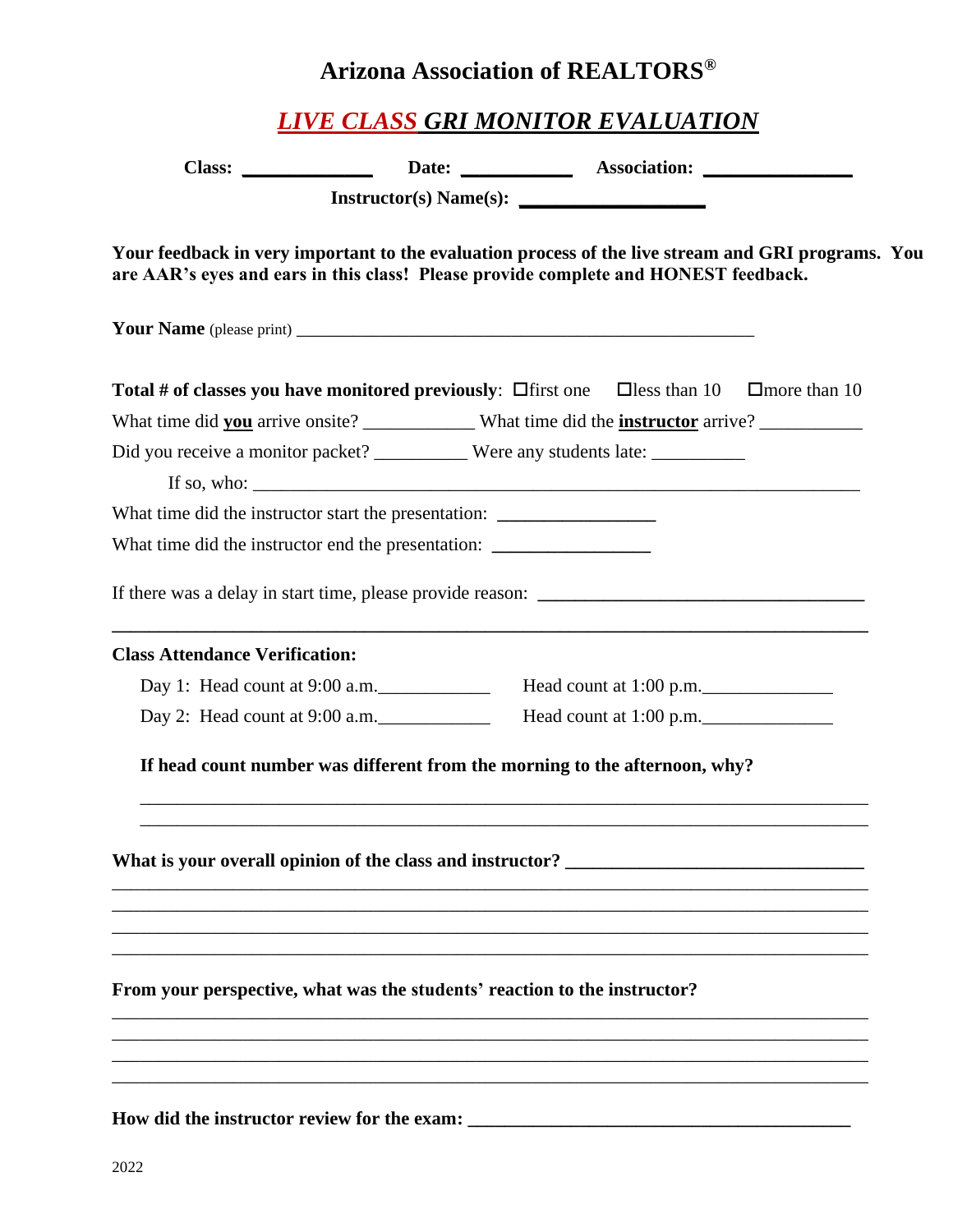|                    |                                                                            |      |            | Did the instructor appear to be giving out answers to the exam throughout the day?<br><u>Solution No If yes, how and the set of the set of the set of the set of the set of the set of the set of the set of the set of the set of the set of the set of the set of the set of the set of the set of the set of the se</u> |           |
|--------------------|----------------------------------------------------------------------------|------|------------|----------------------------------------------------------------------------------------------------------------------------------------------------------------------------------------------------------------------------------------------------------------------------------------------------------------------------|-----------|
| <b>CURRICULUM:</b> |                                                                            |      |            |                                                                                                                                                                                                                                                                                                                            |           |
|                    | Did the instructor follow the written outline?                             |      | $\Box$ Yes | $\square$ No                                                                                                                                                                                                                                                                                                               |           |
|                    | Did the instructor bring additional handout material? $\Box$ Yes           |      |            | $\Box$ No                                                                                                                                                                                                                                                                                                                  |           |
|                    |                                                                            |      |            | <b>**IF YES, PLEASE ATTACH A COPY OF THE INSTRUCTOR'S HANDOUTS**</b>                                                                                                                                                                                                                                                       |           |
|                    | Did the instructor bring current issues/practice to the course? $\Box$ Yes |      |            |                                                                                                                                                                                                                                                                                                                            | $\Box$ No |
|                    | Where there any units that may need to be reviewed or updated: $\Box$ Yes  |      |            |                                                                                                                                                                                                                                                                                                                            | $\Box$ No |
|                    | From your perspective, what was the students' reaction to the content?     |      |            |                                                                                                                                                                                                                                                                                                                            |           |
|                    |                                                                            |      |            |                                                                                                                                                                                                                                                                                                                            |           |
|                    |                                                                            |      |            | Please follow along in the course book and let us know how well you feel the curriculum met the                                                                                                                                                                                                                            |           |
|                    | the students. Exam questions are based on the learning objectives)         |      |            | learning objectives: (learning objectives set the direction of the content and the learning expectations from                                                                                                                                                                                                              |           |
|                    | Very Well                                                                  | Good | Fair       | Did not cover                                                                                                                                                                                                                                                                                                              |           |

|                                                                             | very well | Good | Fair | Did not cover |  |  |
|-----------------------------------------------------------------------------|-----------|------|------|---------------|--|--|
| Unit 1                                                                      |           |      |      |               |  |  |
| Unit 2                                                                      |           |      |      |               |  |  |
| Unit 3                                                                      |           |      |      |               |  |  |
| Unit 4                                                                      |           |      |      |               |  |  |
| Unit 5                                                                      |           |      |      |               |  |  |
| Unit 6                                                                      |           |      |      |               |  |  |
| Unit 7                                                                      |           |      |      |               |  |  |
| Unit 8                                                                      |           |      |      |               |  |  |
| Unit 9                                                                      |           |      |      |               |  |  |
| Unit 10                                                                     |           |      |      |               |  |  |
| Please indicate which learning objectives you feel were not met or covered. |           |      |      |               |  |  |

#### **Please tell us about anything that you feel happened that may have impacted the class?**

\_\_\_\_\_\_\_\_\_\_\_\_\_\_\_\_\_\_\_\_\_\_\_\_\_\_\_\_\_\_\_\_\_\_\_\_\_\_\_\_\_\_\_\_\_\_\_\_\_\_\_\_\_\_\_\_\_\_\_\_\_\_\_\_\_\_\_\_\_\_\_\_\_\_\_\_\_\_\_\_\_ \_\_\_\_\_\_\_\_\_\_\_\_\_\_\_\_\_\_\_\_\_\_\_\_\_\_\_\_\_\_\_\_\_\_\_\_\_\_\_\_\_\_\_\_\_\_\_\_\_\_\_\_\_\_\_\_\_\_\_\_\_\_\_\_\_\_\_\_\_\_\_\_\_\_\_\_\_\_\_\_\_ \_\_\_\_\_\_\_\_\_\_\_\_\_\_\_\_\_\_\_\_\_\_\_\_\_\_\_\_\_\_\_\_\_\_\_\_\_\_\_\_\_\_\_\_\_\_\_\_\_\_\_\_\_\_\_\_\_\_\_\_\_\_\_\_\_\_\_\_\_\_\_\_\_\_\_\_\_\_\_\_\_ \_\_\_\_\_\_\_\_\_\_\_\_\_\_\_\_\_\_\_\_\_\_\_\_\_\_\_\_\_\_\_\_\_\_\_\_\_\_\_\_\_\_\_\_\_\_\_\_\_\_\_\_\_\_\_\_\_\_\_\_\_\_\_\_\_\_\_\_\_\_\_\_\_\_\_\_\_\_\_\_\_ \_\_\_\_\_\_\_\_\_\_\_\_\_\_\_\_\_\_\_\_\_\_\_\_\_\_\_\_\_\_\_\_\_\_\_\_\_\_\_\_\_\_\_\_\_\_\_\_\_\_\_\_\_\_\_\_\_\_\_\_\_\_\_\_\_\_\_\_\_\_\_\_\_\_\_\_\_\_\_\_\_

Such as: students who were argumentative with instructor, students who seemed to monopolize instructor or class, group of students with excessive side conversations during class, student(s) excessive use of communication tools (cell phone/laptops/)

\_\_\_\_\_\_\_\_\_\_\_\_\_\_\_\_\_\_\_\_\_\_\_\_\_\_\_\_\_\_\_\_\_\_\_\_\_\_\_\_\_\_\_\_\_\_\_\_\_\_\_\_\_\_\_\_\_\_\_\_\_\_\_\_\_\_\_\_\_\_\_\_\_\_\_\_\_\_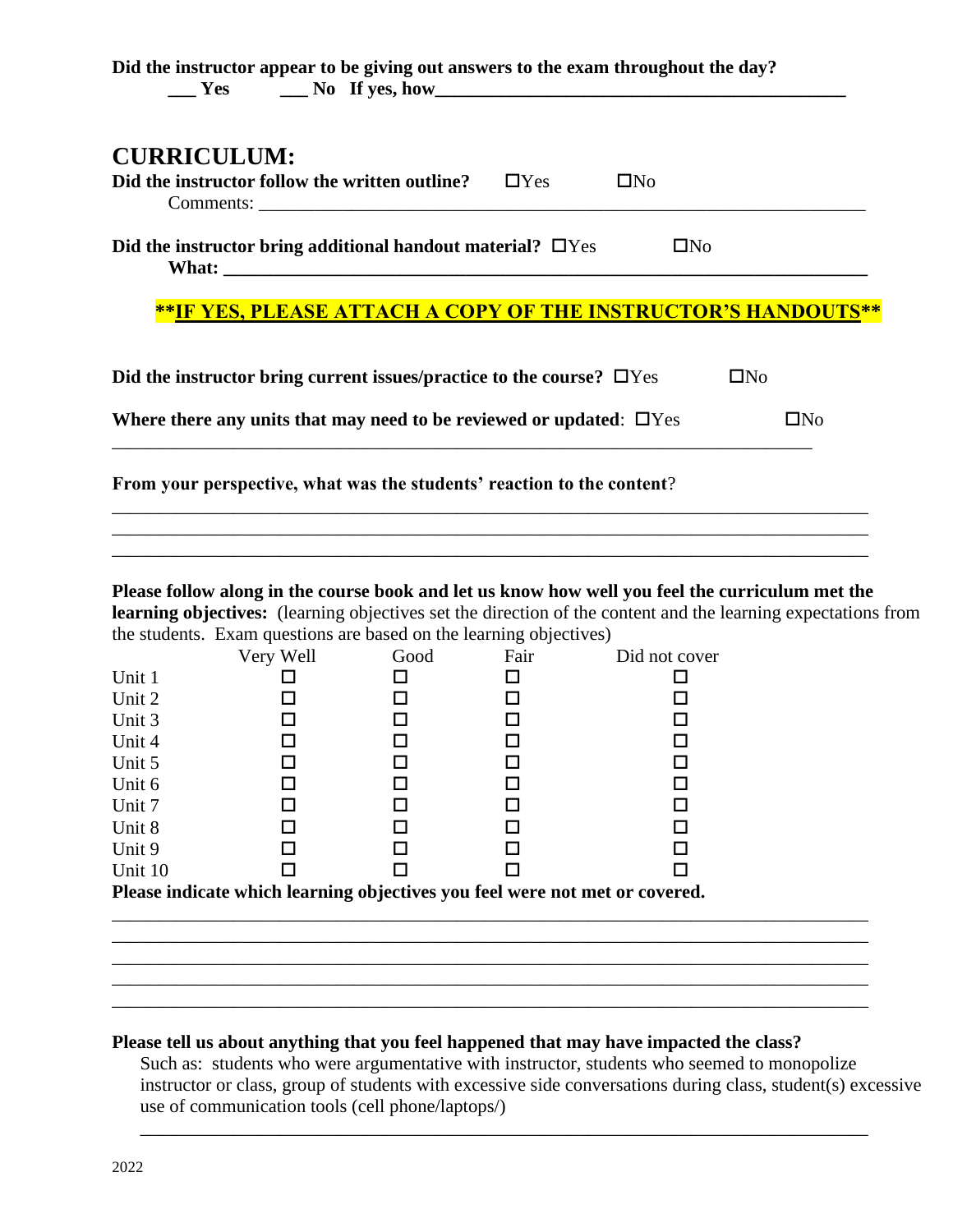#### How did you handle these issues, if applicable?

| <b>PRODUCT:</b>                                                                   |            |     |     |
|-----------------------------------------------------------------------------------|------------|-----|-----|
| Did the instructor have product sales?                                            | $\Box$ Yes | ΠNο |     |
| What was the product?                                                             |            |     |     |
| How were the announcements handled?                                               |            |     |     |
| Did you sense the students felt the announcement/time was appropriate? $\Box$ Yes |            |     | ΠNο |
| Overall comments:                                                                 |            |     |     |
|                                                                                   |            |     |     |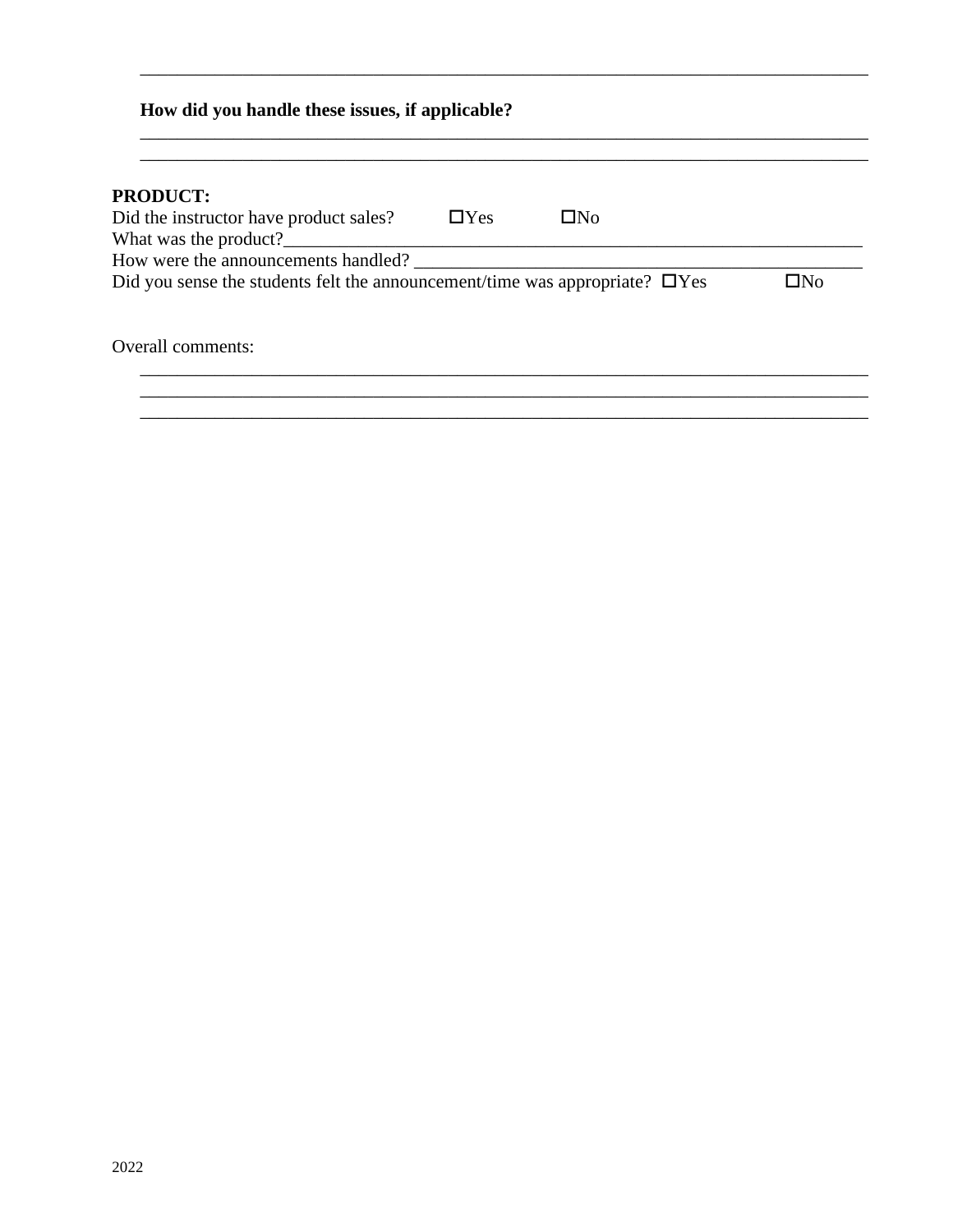## **Arizona Association of REALTORS®**

|  | Your feedback in very important to the evaluation process of the live stream and GRI programs. You<br>are AAR's eyes and ears in this class! Please provide complete and HONEST feedback. |  |
|--|-------------------------------------------------------------------------------------------------------------------------------------------------------------------------------------------|--|
|  |                                                                                                                                                                                           |  |

**\_\_\_\_\_\_\_\_\_\_\_\_\_\_\_\_\_\_\_\_\_\_\_\_\_\_\_\_\_\_\_\_\_\_\_\_\_\_\_\_\_\_\_\_\_\_\_\_\_\_\_\_\_\_\_\_\_\_\_\_\_\_\_\_\_\_\_\_\_\_\_\_\_\_\_**

**\_\_\_\_\_\_\_\_\_\_\_\_\_\_\_\_\_\_\_\_\_\_\_\_\_\_\_\_\_\_\_\_\_\_\_\_\_\_\_\_\_\_\_\_\_\_\_\_\_\_\_\_\_\_\_\_\_\_\_\_\_\_\_\_\_\_\_\_\_\_\_\_\_\_\_**

**If head count number was different from the morning to the afternoon, why?** 

# **THE LIVE STREAM FORMAT:**

| 1. Were you able to log into the Zoom system easily and without issue? $\Box$ Yes $\Box$ No<br>If not, were the login instructions clear? $\Box$ Yes $\Box$ No |              | ? |
|----------------------------------------------------------------------------------------------------------------------------------------------------------------|--------------|---|
| 2. If there were audio or video issues, what were they?                                                                                                        |              |   |
| 3. From your perspective, what was the student reaction to this live streaming format in terms of<br>learning experience or environment?                       |              |   |
| 4. Would you want to serve as a monitor for a live stream class again? $\Box$ Yes                                                                              | $\square$ No |   |
| 5. Would you attend another live stream class as a student?<br>$\Box$ Yes                                                                                      | $\square$ No |   |